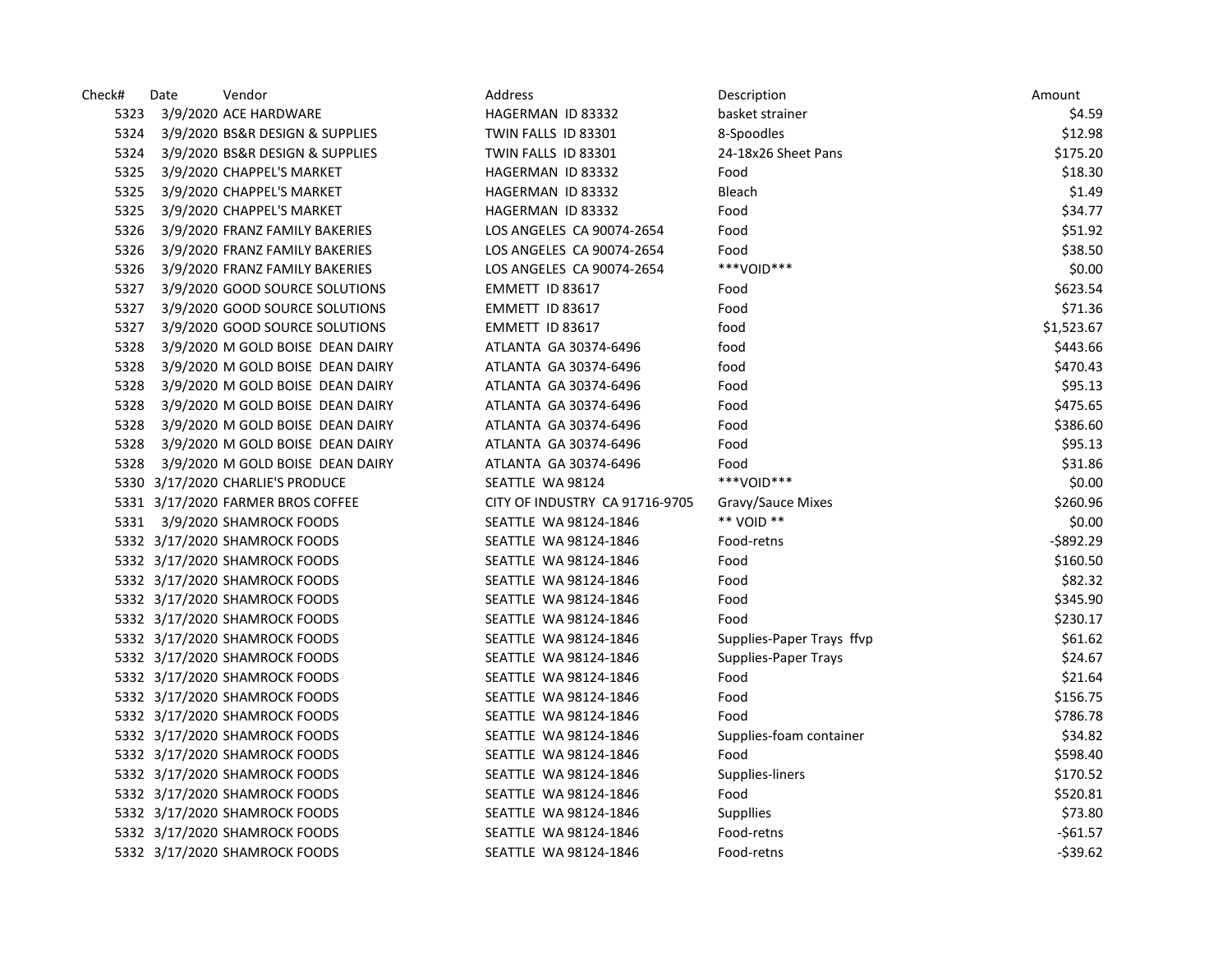| 5333 3/17/2020 CHARLIE'S PRODUCE<br>5333 3/17/2020 CHARLIE'S PRODUCE                                                                                                                                                 | SEATTLE WA 98124                                                                                                                                                                                                                                                                                               | Food                                          | \$155.42   |
|----------------------------------------------------------------------------------------------------------------------------------------------------------------------------------------------------------------------|----------------------------------------------------------------------------------------------------------------------------------------------------------------------------------------------------------------------------------------------------------------------------------------------------------------|-----------------------------------------------|------------|
|                                                                                                                                                                                                                      |                                                                                                                                                                                                                                                                                                                |                                               |            |
|                                                                                                                                                                                                                      | SEATTLE WA 98124                                                                                                                                                                                                                                                                                               | Food-FFVP                                     | \$352.80   |
| 5333 3/17/2020 CHARLIE'S PRODUCE                                                                                                                                                                                     | SEATTLE WA 98124                                                                                                                                                                                                                                                                                               | Food-FFVP                                     | \$17.66    |
|                                                                                                                                                                                                                      | SEATTLE WA 98124                                                                                                                                                                                                                                                                                               | Food                                          | \$53.36    |
|                                                                                                                                                                                                                      | SEATTLE WA 98124                                                                                                                                                                                                                                                                                               | Food-FFVP                                     | \$42.75    |
|                                                                                                                                                                                                                      | SEATTLE WA 98124                                                                                                                                                                                                                                                                                               | Food                                          | \$153.65   |
|                                                                                                                                                                                                                      | SEATTLE WA 98124                                                                                                                                                                                                                                                                                               | Food-FFVP                                     | \$305.15   |
|                                                                                                                                                                                                                      | SEATTLE WA 98124                                                                                                                                                                                                                                                                                               | Food                                          | \$131.06   |
|                                                                                                                                                                                                                      | SEATTLE WA 98124                                                                                                                                                                                                                                                                                               | Food-FFVP                                     | \$343.70   |
| 3/9/2020 ACE HARDWARE                                                                                                                                                                                                | HAGERMAN ID 83332                                                                                                                                                                                                                                                                                              | antifreeze oil washer fluid                   | \$22.57    |
| 3/9/2020 ACE HARDWARE                                                                                                                                                                                                | HAGERMAN ID 83332                                                                                                                                                                                                                                                                                              | window wash                                   | \$3.99     |
| 3/9/2020 ACE HARDWARE                                                                                                                                                                                                | HAGERMAN ID 83332                                                                                                                                                                                                                                                                                              | trap spray paint                              | \$13.98    |
| 3/9/2020 ACE HARDWARE                                                                                                                                                                                                | HAGERMAN ID 83332                                                                                                                                                                                                                                                                                              | brace floor soap glue keys screws             | \$17.00    |
| 3/9/2020 ACE HARDWARE                                                                                                                                                                                                | HAGERMAN ID 83332                                                                                                                                                                                                                                                                                              | calk-carpet                                   | \$2.99     |
| 3/9/2020 ACE HARDWARE                                                                                                                                                                                                | HAGERMAN ID 83332                                                                                                                                                                                                                                                                                              | outlet/cover tubing air gauge keys            | \$63.44    |
| 3/9/2020 ACE HARDWARE                                                                                                                                                                                                | HAGERMAN ID 83332                                                                                                                                                                                                                                                                                              | furnace filters                               | \$99.82    |
| 3/9/2020 ACE HARDWARE                                                                                                                                                                                                | HAGERMAN ID 83332                                                                                                                                                                                                                                                                                              | screw tape connectors                         | \$13.37    |
| 3/9/2020 ACE HARDWARE                                                                                                                                                                                                | HAGERMAN ID 83332                                                                                                                                                                                                                                                                                              | ext cord cord cap spray paint                 | \$30.97    |
| 3/9/2020 ADVANCED THERAPY CARE                                                                                                                                                                                       | MOUNTAIN HOME ID 83647                                                                                                                                                                                                                                                                                         | speech therapy                                | \$4,391.25 |
| 3/9/2020 ADVANCED THERAPY CARE                                                                                                                                                                                       | MOUNTAIN HOME ID 83647                                                                                                                                                                                                                                                                                         | speech therapy                                | \$490.00   |
| 3/9/2020 AMAZON CAPITAL SERVICES                                                                                                                                                                                     | SEATTLE WA 981245184                                                                                                                                                                                                                                                                                           | LPriebe-8.5x11 photo paper                    | \$20.53    |
| 3/9/2020 AMAZON CAPITAL SERVICES                                                                                                                                                                                     | SEATTLE WA 981245184                                                                                                                                                                                                                                                                                           | LPriebe-color ink bottle                      | \$951.83   |
| 3/9/2020 AMAZON CAPITAL SERVICES                                                                                                                                                                                     | SEATTLE WA 981245184                                                                                                                                                                                                                                                                                           | LPriebe-5x7 photo paper                       | \$68.70    |
|                                                                                                                                                                                                                      | SEATTLE WA 981245184                                                                                                                                                                                                                                                                                           | LPriebe-6x8 photo paper                       | \$89.90    |
| 3/9/2020 AMAZON CAPITAL SERVICES                                                                                                                                                                                     | SEATTLE WA 981245184                                                                                                                                                                                                                                                                                           | knapp-electric twist drill bit grinding wheel | \$10.99    |
| 3/9/2020 AMAZON CAPITAL SERVICES                                                                                                                                                                                     | SEATTLE WA 981245184                                                                                                                                                                                                                                                                                           | LPriebe-paper clips                           | \$0.89     |
| 3/9/2020 AMAZON CAPITAL SERVICES                                                                                                                                                                                     | SEATTLE WA 981245184                                                                                                                                                                                                                                                                                           | LPriebe-copy paper                            | \$40.53    |
| 3/9/2020 AMAZON CAPITAL SERVICES                                                                                                                                                                                     | SEATTLE WA 981245184                                                                                                                                                                                                                                                                                           | Video Entry System-HS                         | \$318.99   |
| 3/9/2020 AMAZON CAPITAL SERVICES                                                                                                                                                                                     | SEATTLE WA 981245184                                                                                                                                                                                                                                                                                           | <b>Toner Crtges-Library</b>                   | \$421.48   |
| 3/9/2020 AMAZON CAPITAL SERVICES                                                                                                                                                                                     | SEATTLE WA 981245184                                                                                                                                                                                                                                                                                           | M.Kast-Tchr/Brd Supplies                      | \$9.99     |
| 3/9/2020 AMAZON CAPITAL SERVICES                                                                                                                                                                                     | SEATTLE WA 981245184                                                                                                                                                                                                                                                                                           | 14-Red Booster Seats                          | \$231.70   |
| 3/9/2020 AMAZON CAPITAL SERVICES                                                                                                                                                                                     | SEATTLE WA 981245184                                                                                                                                                                                                                                                                                           | Yaber 1080P Projector                         | \$269.99   |
| 3/9/2020 AMAZON CAPITAL SERVICES                                                                                                                                                                                     | SEATTLE WA 981245184                                                                                                                                                                                                                                                                                           | Loose Leaf Rings 1"                           | \$6.99     |
| 3/9/2020 AMAZON CAPITAL SERVICES                                                                                                                                                                                     | SEATTLE WA 981245184                                                                                                                                                                                                                                                                                           | 500pk Clear Sheet Protectors                  | \$24.99    |
| 3/9/2020 AMAZON CAPITAL SERVICES                                                                                                                                                                                     | SEATTLE WA 981245184                                                                                                                                                                                                                                                                                           | 3-Univ Ceiling Mount Brkt                     | \$44.97    |
| 3/9/2020 AMAZON CAPITAL SERVICES                                                                                                                                                                                     | SEATTLE WA 981245184                                                                                                                                                                                                                                                                                           | Jarbo Toner Cartridges                        | \$44.99    |
| 3/9/2020 AMAZON CAPITAL SERVICES                                                                                                                                                                                     | SEATTLE WA 981245184                                                                                                                                                                                                                                                                                           | Retn-3 ChromeBooks                            | $-$444.00$ |
| 3/9/2020 AMAZON CAPITAL SERVICES                                                                                                                                                                                     | SEATTLE WA 981245184                                                                                                                                                                                                                                                                                           | knapp-arrow welding magnet set                | \$28.99    |
| 3/9/2020 AMAZON CAPITAL SERVICES                                                                                                                                                                                     | SEATTLE WA 981245184                                                                                                                                                                                                                                                                                           | knapp-pro lift double pin jack stands         | \$119.96   |
| 47491<br>47491<br>47491<br>47491<br>47491<br>47492<br>47493<br>47493<br>47493<br>47493<br>47493<br>47493<br>47493<br>47493<br>47493<br>47493<br>47493<br>47493<br>47493<br>47493<br>47493<br>47493<br>47493<br>47493 | 5333 3/17/2020 CHARLIE'S PRODUCE<br>5333 3/17/2020 CHARLIE'S PRODUCE<br>5333 3/17/2020 CHARLIE'S PRODUCE<br>5333 3/17/2020 CHARLIE'S PRODUCE<br>5333 3/17/2020 CHARLIE'S PRODUCE<br>5333 3/17/2020 CHARLIE'S PRODUCE<br>47491<br>47491<br>47491<br>47491<br>47492<br>47493<br>3/9/2020 AMAZON CAPITAL SERVICES |                                               |            |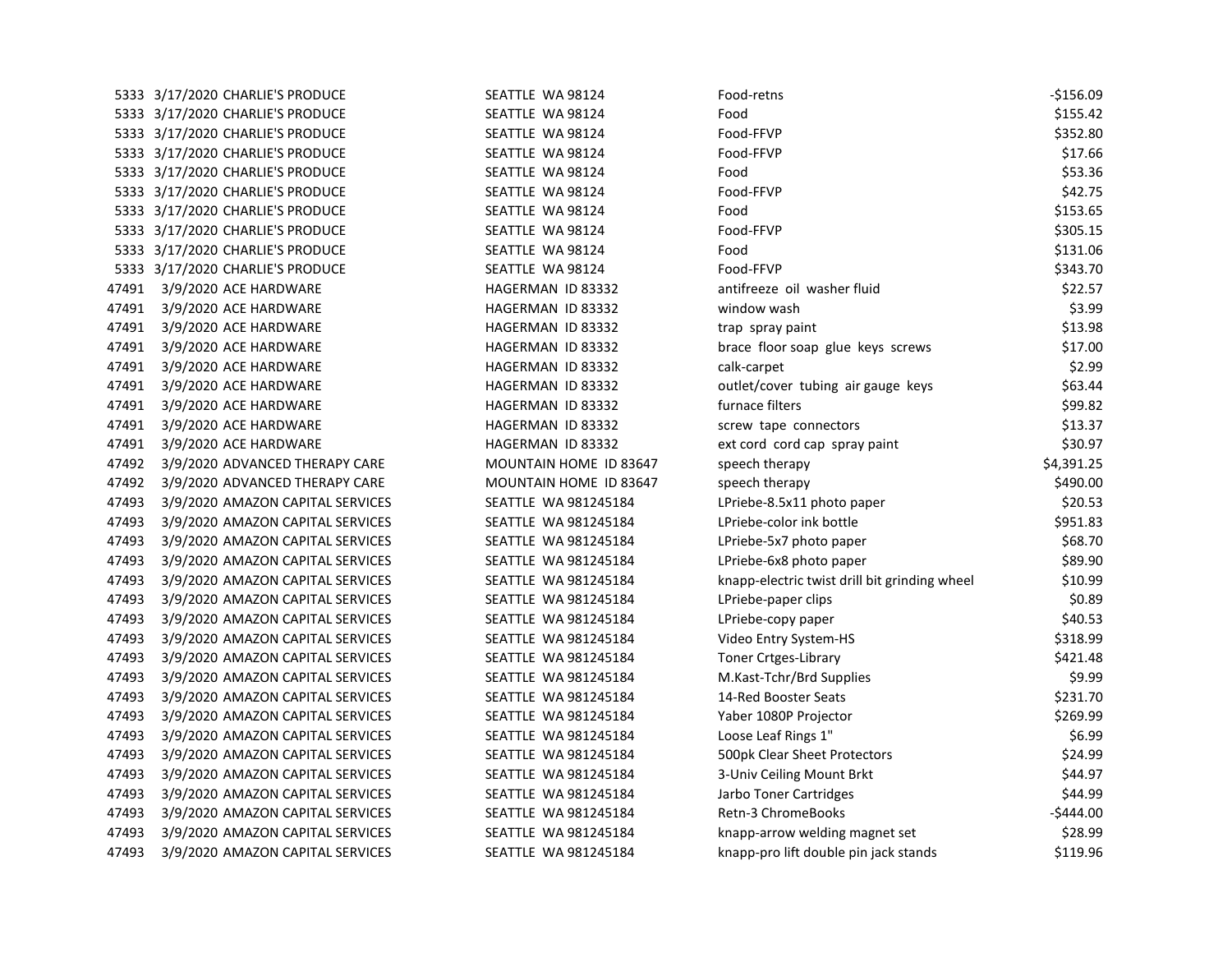| 47493 | 3/9/2020 AMAZON CAPITAL SERVICES      | SEATTLE WA 981245184     | knapp-11" swivel pad locking clamp      | \$49.99     |
|-------|---------------------------------------|--------------------------|-----------------------------------------|-------------|
| 47493 | 3/9/2020 AMAZON CAPITAL SERVICES      | SEATTLE WA 981245184     | Retn-1 ChromeBook                       | $-$148.00$  |
| 47493 | 3/9/2020 AMAZON CAPITAL SERVICES      | SEATTLE WA 981245184     | Retn-1 ChromeBook                       | $-$148.00$  |
| 47493 | 3/9/2020 AMAZON CAPITAL SERVICES      | SEATTLE WA 981245184     | Retn-3 ChromeBooks                      | $-$444.00$  |
| 47493 | 3/9/2020 AMAZON CAPITAL SERVICES      | SEATTLE WA 981245184     | <b>Retn-2 ChromeBooks</b>               | $-5296.00$  |
| 47493 | 3/9/2020 AMAZON CAPITAL SERVICES      | SEATTLE WA 981245184     | Retn-3 ChromeBooks                      | $-$444.00$  |
| 47493 | 3/9/2020 AMAZON CAPITAL SERVICES      | SEATTLE WA 981245184     | Retn-2 ChromeBooks                      | $-5296.00$  |
| 47493 | 3/9/2020 AMAZON CAPITAL SERVICES      | SEATTLE WA 981245184     | LPriebe-epson ecotank printer w/scanner | \$617.49    |
| 47493 | 3/9/2020 AMAZON CAPITAL SERVICES      | SEATTLE WA 981245184     | LPriebe-epson ink maint box             | \$19.86     |
| 47494 | 3/9/2020 BILL'S SEWER & DRAIN SVC INC | TWIN FALLS ID 83301      | Sewer Problems-GS                       | \$223.00    |
| 47495 | 3/9/2020 C8 TRANSPORTATION LLC        | HAGERMAN ID 83332        | bus-homelss transport to buhl 112m      | \$211.84    |
| 47495 | 3/9/2020 C8 TRANSPORTATION LLC        | HAGERMAN ID 83332        | bus-cheer to burley 145.2m              | \$342.14    |
| 47495 | 3/9/2020 C8 TRANSPORTATION LLC        | HAGERMAN ID 83332        | bus-spec ed ci to csi 81.4m             | \$205.25    |
| 47495 | 3/9/2020 C8 TRANSPORTATION LLC        | HAGERMAN ID 83332        | bus-bbb shoshone 76.0m                  | \$174.72    |
| 47495 | 3/9/2020 C8 TRANSPORTATION LLC        | HAGERMAN ID 83332        | bus-jr class gdg college fair 46.1m     | \$94.27     |
| 47495 | 3/9/2020 C8 TRANSPORTATION LLC        | HAGERMAN ID 83332        | monthly rte fee-feb2020 2166.2m         | \$11,597.31 |
| 47495 | 3/9/2020 C8 TRANSPORTATION LLC        | HAGERMAN ID 83332        | bus-gbb lighthouse 73.1m                | \$154.75    |
| 47495 | 3/9/2020 C8 TRANSPORTATION LLC        | HAGERMAN ID 83332        | bus-bbb wendell 26.5m                   | \$65.00     |
| 47495 | 3/9/2020 C8 TRANSPORTATION LLC        | HAGERMAN ID 83332        | bus-gbb shoshone 73.7m                  | \$170.30    |
| 47496 | 3/9/2020 CALLEN REFRIGERATION         | <b>FILER ID 83328</b>    | rep-furnace/damper door                 | \$175.00    |
| 47497 | 3/9/2020 CASH                         |                          | postage-gs                              | \$55.00     |
| 47498 | 3/9/2020 CITY OF HAGERMAN             | HAGERMAN ID 83332        | water/sewer-hs                          | \$154.59    |
| 47498 | 3/9/2020 CITY OF HAGERMAN             | HAGERMAN ID 83332        | water/sewer-gym                         | \$151.94    |
| 47498 | 3/9/2020 CITY OF HAGERMAN             | HAGERMAN ID 83332        | water/sewer-ag                          | \$169.25    |
| 47498 | 3/9/2020 CITY OF HAGERMAN             | HAGERMAN ID 83332        | water/sewer-gs                          | \$161.04    |
| 47499 | 3/9/2020 DEMCO                        | MADISON WI 53708-8048    | library books-gs                        | \$93.58     |
| 47500 | 3/9/2020 ETC LLC                      | SAN ANTONIO TX 78232     | 1095-C Forms/Processing                 | \$80.21     |
| 47501 | 3/9/2020 FIRST BOOK                   | WASHINGTON DC 20004      | library books gs                        | \$125.61    |
| 47502 | 3/9/2020 GREAT AMERICA FINANCIAL SVCS | DALLAS TX 75266-0831     | copier lease-gs                         | \$155.00    |
| 47502 | 3/9/2020 GREAT AMERICA FINANCIAL SVCS | DALLAS TX 75266-0831     | copier lease-hs                         | \$155.00    |
| 47503 | 3/9/2020 IDAHO POWER COMPANY          | BOISE ID 83721-0030      | power-pump                              | \$10.28     |
| 47503 | 3/9/2020 IDAHO POWER COMPANY          | BOISE ID 83721-0030      | power-lites                             | \$61.24     |
| 47503 | 3/9/2020 IDAHO POWER COMPANY          | BOISE ID 83721-0030      | power-hs                                | \$1,268.94  |
| 47503 | 3/9/2020 IDAHO POWER COMPANY          | BOISE ID 83721-0030      | power-gym                               | \$513.37    |
| 47503 | 3/9/2020 IDAHO POWER COMPANY          | BOISE ID 83721-0030      | power-ag                                | \$294.30    |
| 47503 | 3/9/2020 IDAHO POWER COMPANY          | BOISE ID 83721-0030      | power-gs                                | \$2,862.29  |
| 47504 | 3/9/2020 INTEGRATED TECHNOLOGIES      | TWIN FALLS ID 83303-1843 | copier maint-hs                         | \$248.94    |
| 47504 | 3/9/2020 INTEGRATED TECHNOLOGIES      | TWIN FALLS ID 83303-1843 | copier maint-gs                         | \$77.02     |
| 47504 | 3/9/2020 INTEGRATED TECHNOLOGIES      | TWIN FALLS ID 83303-1843 | copier maint-gs                         | \$406.33    |
| 47505 | 3/9/2020 JEROME PRINT SHOP            | <b>JEROME ID 83338</b>   | signature stamp-dorchuck/whitmarsh      | \$36.85     |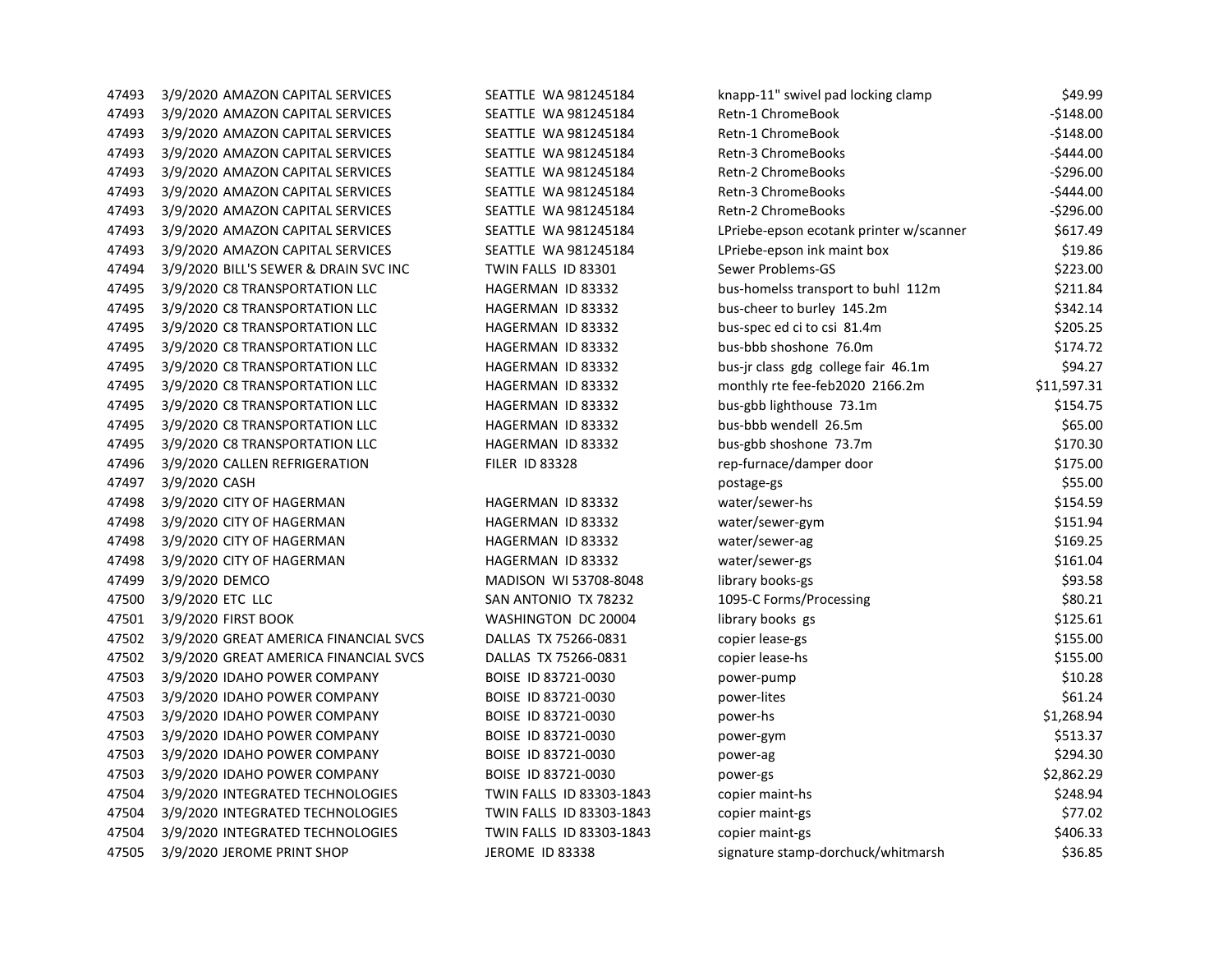| 47506 | 3/9/2020 JOSTENS INC                    | CHICAGO IL 60673-1213   | 20 diploma covers                          | \$191.35   |
|-------|-----------------------------------------|-------------------------|--------------------------------------------|------------|
| 47506 | 3/9/2020 JOSTENS INC                    | CHICAGO IL 60673-1213   | val/sal medals                             | \$36.00    |
| 47506 | 3/9/2020 JOSTENS INC                    | CHICAGO IL 60673-1213   | 20 diplomas                                | \$159.41   |
| 47507 | 3/9/2020 MARK KRESS                     | HAGERMAN ID 83332       | mlg-supt mtgs/sde mtgs                     | \$237.80   |
| 47508 | 3/9/2020 BECKY LEE                      | FAIRFIELD ID 83327      | Reimb-SpEd Law                             | \$79.50    |
| 47508 | 3/9/2020 BECKY LEE                      | FAIRFIELD ID 83327      | Reimb-Uofl/SpEd Director Class             | \$1,611.00 |
| 47508 | 3/9/2020 BECKY LEE                      | FAIRFIELD ID 83327      | Reimb-amazon/Law & SpEd Book               | \$31.79    |
| 47509 | 3/9/2020 NORTH CANYON MEDICAL CENTER    | <b>GOODING ID 83330</b> | <b>Occupational Therapy Svcs</b>           | \$789.40   |
| 47510 | 3/9/2020 PRO ACTIVE ADVANTAGE LLC       | <b>GOODING ID 83330</b> | behavior services                          | \$1,276.00 |
| 47511 | 3/9/2020 BETTE M REED                   | WENDELL ID 83355        | mlg boise spring finance meeting 200m      | \$76.00    |
| 47512 | 3/9/2020 SPARKLIGHT                     | PHOENIX AZ 85062-8000   | internet charges mar2020                   | \$1,190.42 |
| 47512 | 3/9/2020 SPARKLIGHT                     | PHOENIX AZ 85062-8000   | phone charges mar2020                      | \$585.00   |
| 47513 | 3/9/2020 STEVE REGAN CO.                | SALT LAKE CITY UT 84130 | landmark tray no holes                     | \$123.55   |
| 47513 | 3/9/2020 STEVE REGAN CO.                | SALT LAKE CITY UT 84130 | landmark solid side web tray               | \$203.60   |
| 47514 | 3/9/2020 TREASURE VALLEY COFFEE INC     | <b>BOISE ID 83713</b>   | water for modulars                         | \$31.50    |
| 47514 | 3/9/2020 TREASURE VALLEY COFFEE INC     | <b>BOISE ID 83713</b>   | water for modulars                         | \$9.00     |
| 47515 | 3/9/2020 US BANKCORP CARD - J.WADSWORTH |                         | becky lee-eldridge plays tchr/brd          | \$196.45   |
| 47515 | 3/9/2020 US BANKCORP CARD - J.WADSWORTH |                         | hotel-towne plaza suite                    | \$309.62   |
| 47515 | 3/9/2020 US BANKCORP CARD - J.WADSWORTH |                         | hotel-towne plaza suite                    | \$309.62   |
| 47515 | 3/9/2020 US BANKCORP CARD - J.WADSWORTH |                         | hotel-towne plaza suite                    | \$309.62   |
| 47515 | 3/9/2020 US BANKCORP CARD - J.WADSWORTH |                         | MISSING INVOICE-RED LION HOTEL             | \$160.46   |
| 47515 | 3/9/2020 US BANKCORP CARD - J.WADSWORTH |                         | MISSING INVOICE U OF ID                    | \$10.00    |
| 47515 | 3/9/2020 US BANKCORP CARD - J.WADSWORTH |                         | glazier cinic-fb clinic                    | \$143.88   |
| 47515 | 3/9/2020 US BANKCORP CARD - J.WADSWORTH |                         | amazon prime                               | \$13.77    |
| 47515 | 3/9/2020 US BANKCORP CARD - J.WADSWORTH |                         | MISSING INVOICE-ELDREDGE                   | \$9.95     |
| 47516 | 3/9/2020 US BANKCORP CARD - B.Reed      | FARGO ND 58125-6343     | avid center summer institute regnier       | \$850.00   |
| 47516 | 3/9/2020 US BANKCORP CARD - B.Reed      | FARGO ND 58125-6343     | avid: path training nampa leija            | \$550.00   |
| 47516 | 3/9/2020 US BANKCORP CARD - B.Reed      | FARGO ND 58125-6343     | avid: path training nampa daarud           | \$550.00   |
| 47516 | 3/9/2020 US BANKCORP CARD - B.Reed      | FARGO ND 58125-6343     | education subsc-4 mos marianne christenson | \$7.99     |
| 47516 | 3/9/2020 US BANKCORP CARD - B.Reed      | FARGO ND 58125-6343     | amzn:refund library books elaine davis     | $-52.29$   |
| 47516 | 3/9/2020 US BANKCORP CARD - B.Reed      | FARGO ND 58125-6343     | amzn:refund library books elaine davis     | $-51.87$   |
| 47516 | 3/9/2020 US BANKCORP CARD - B.Reed      | FARGO ND 58125-6343     | amzn: proverb idiom poster elaine davis    | \$90.90    |
| 47516 | 3/9/2020 US BANKCORP CARD - B.Reed      | FARGO ND 58125-6343     | amzn:library books elaine davis            | \$45.47    |
| 47516 | 3/9/2020 US BANKCORP CARD - B.Reed      | FARGO ND 58125-6343     | zazzle-buttons                             | \$165.36   |
| 47516 | 3/9/2020 US BANKCORP CARD - B.Reed      | FARGO ND 58125-6343     | avid:path trainings nampa solosabal        | \$550.00   |
| 47516 | 3/9/2020 US BANKCORP CARD - B.Reed      | FARGO ND 58125-6343     | paypal:ddr3 momory                         | \$524.70   |
| 47516 | 3/9/2020 US BANKCORP CARD - B.Reed      | FARGO ND 58125-6343     | amzn:business prime membership             | \$119.00   |
| 47516 | 3/9/2020 US BANKCORP CARD - B.Reed      | FARGO ND 58125-6343     | avid center summer institute kast          | \$850.00   |
| 47516 | 3/9/2020 US BANKCORP CARD - B.Reed      | FARGO ND 58125-6343     | avid center summer institute lewis         | \$850.00   |
| 47516 | 3/9/2020 US BANKCORP CARD - B.Reed      | FARGO ND 58125-6343     | avid center summer institute easterday     | \$850.00   |
|       |                                         |                         |                                            |            |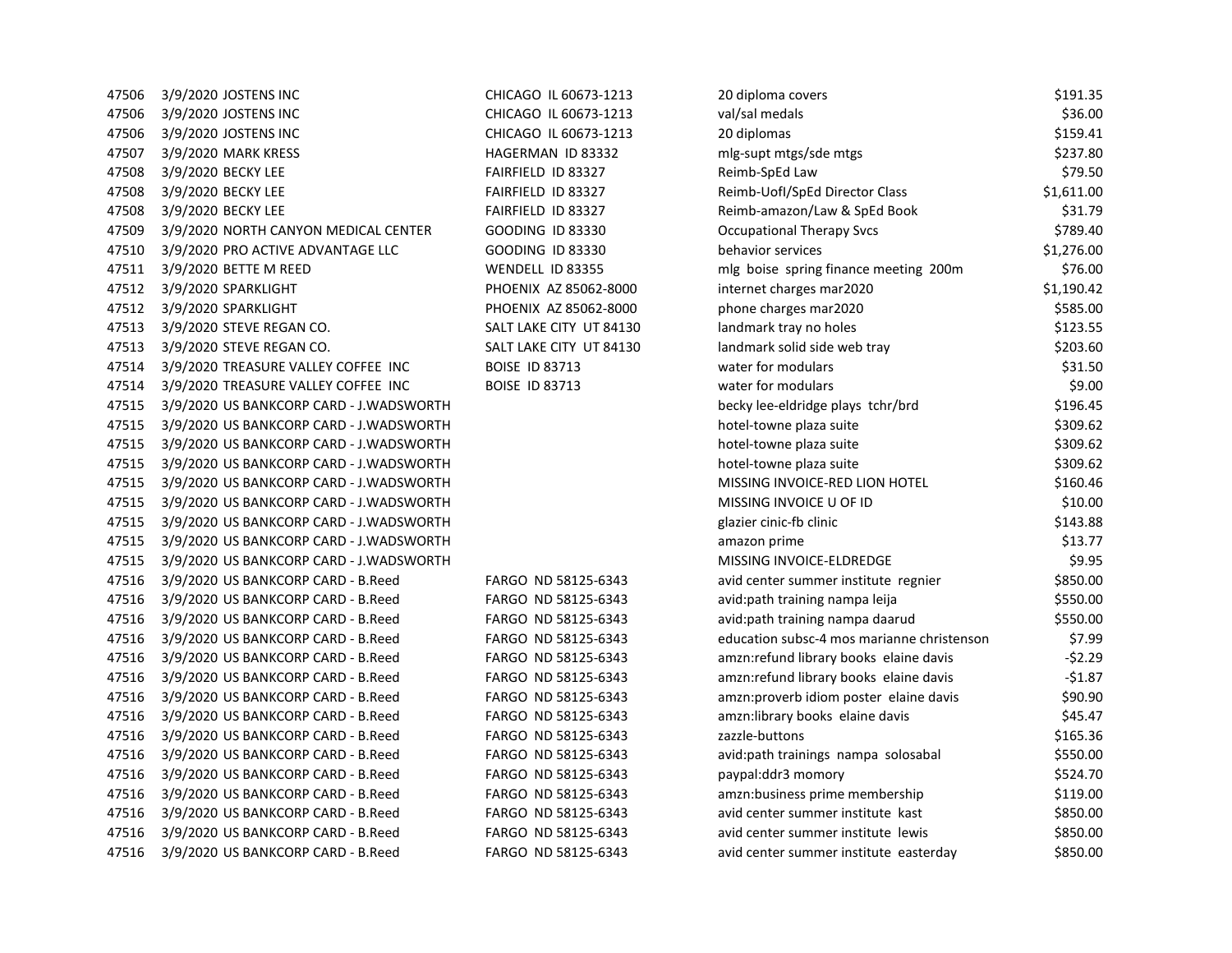| 47516 | 3/9/2020 US BANKCORP CARD - B.Reed      |
|-------|-----------------------------------------|
| 47516 | 3/9/2020 US BANKCORP CARD - B.Reed      |
| 47516 | 3/9/2020 US BANKCORP CARD - B.Reed      |
| 47516 | 3/9/2020 US BANKCORP CARD - B.Reed      |
| 47516 | 3/9/2020 US BANKCORP CARD - B.Reed      |
| 47516 | 3/9/2020 US BANKCORP CARD - B.Reed      |
| 47517 | 3/9/2020 US BANKCORP CARD - RAY HOFFMNN |
| 47518 | 3/9/2020 US BANKCORP CARD - T.EASTERDAY |
| 47518 | 3/9/2020 US BANKCORP CARD - T.EASTERDAY |
| 47518 | 3/9/2020 US BANKCORP CARD - T.EASTERDAY |
| 47518 | 3/9/2020 US BANKCORP CARD - T.EASTERDAY |
| 47518 | 3/9/2020 US BANKCORP CARD - T.EASTERDAY |
| 47519 | 3/9/2020 VALLEY WIDE COOP INC           |
| 47519 | 3/9/2020 VALLEY WIDE COOP INC           |
| 47519 | 3/9/2020 VALLEY WIDE COOP INC           |
| 47519 | 3/9/2020 VALLEY WIDE COOP INC           |
| 47519 | 3/9/2020 VALLEY WIDE COOP INC           |
| 47519 | 3/9/2020 VALLEY WIDE COOP INC           |
| 47520 | 3/9/2020 VERIZON WIRELESS               |
| 47520 | 3/9/2020 VERIZON WIRELESS               |
| 47520 | 3/9/2020 VERIZON WIRELESS               |
| 47520 | 3/9/2020 VERIZON WIRELESS               |
| 47520 | 3/9/2020 VERIZON WIRELESS               |
| 47520 | 3/9/2020 VERIZON WIRELESS               |
| 47521 | 3/9/2020 JAREN G. WADSWORTH             |
| 47522 | 3/9/2020 WALMART COMMUNITY              |
| 47522 | 3/9/2020 WALMART COMMUNITY              |
| 47522 | 3/9/2020 WALMART COMMUNITY              |
| 47522 | 3/9/2020 WALMART COMMUNITY              |
| 47522 | 3/9/2020 WALMART COMMUNITY              |
| 47522 | 3/9/2020 WALMART COMMUNITY              |
| 47523 | 3/9/2020 WESTERN WASTE SERVICES         |
| 47524 | 3/9/2020 ZIGGYS EXPRESS HAGERMAN        |
| 47555 | 3/20/2020 AMERICAN FIDELITY CO - HSA    |
| 47555 | 3/20/2020 AMERICAN FIDELITY CO - HSA    |
| 47555 | 3/20/2020 AMERICAN FIDELITY CO - HSA    |
| 47555 | 3/20/2020 AMERICAN FIDELITY CO - HSA    |
| 47555 | 3/20/2020 AMERICAN FIDELITY CO - HSA    |
| 47555 | 3/20/2020 AMERICAN FIDELITY CO - HSA    |
| 47555 | 3/20/2020 AMERICAN FIDELITY CO - HSA    |

| FARGO ND 58125-6343 |
|---------------------|
| FARGO ND 58125-6343 |
| FARGO ND 58125-6343 |
| FARGO ND 58125-6343 |
| FARGO ND 58125-6343 |
| FARGO ND 58125-6343 |
|                     |

| 47516 | 3/9/2020 US BANKCORP CARD - B.Reed         | FARGO ND 58125-6343    | craigs list:adv/esl paraprof                   | \$15.00  |
|-------|--------------------------------------------|------------------------|------------------------------------------------|----------|
| 47516 | 3/9/2020 US BANKCORP CARD - B.Reed         | FARGO ND 58125-6343    | craigs list:adv/district clerk/business manage | \$15.00  |
| 47516 | 3/9/2020 US BANKCORP CARD - B.Reed         | FARGO ND 58125-6343    | amzn:library books elaine davis                | \$20.78  |
| 47516 | 3/9/2020 US BANKCORP CARD - B.Reed         | FARGO ND 58125-6343    | amzn:library books elaine davis                | \$8.29   |
| 47516 | 3/9/2020 US BANKCORP CARD - B.Reed         | FARGO ND 58125-6343    | avid: path training nampa owsley               | \$550.00 |
| 47516 | 3/9/2020 US BANKCORP CARD - B.Reed         | FARGO ND 58125-6343    | amzn:library books-gs                          | \$281.23 |
| 47517 | 3/9/2020 US BANKCORP CARD - RAY HOFFMNN    |                        | fa davis-medcal log textbook                   | \$58.36  |
| 47518 | 3/9/2020 US BANKCORP CARD - T.EASTERDAY    |                        | avid: parking feels boise                      | \$30.00  |
| 47518 | 3/9/2020 US BANKCORP CARD - T.EASTERDAY    |                        | avid:fuel fred meyer 12.25g                    | \$34.23  |
| 47518 | 3/9/2020 US BANKCORP CARD - T.EASTERDAY    |                        | avid: louie's pizza                            | \$62.76  |
| 47518 | 3/9/2020 US BANKCORP CARD - T.EASTERDAY    |                        | avid:cheesecake factory                        | \$42.72  |
| 47518 | 3/9/2020 US BANKCORP CARD - T.EASTERDAY    |                        | avid:fuel fred meyer 16.36g                    | \$44.23  |
| 47519 | 3/9/2020 VALLEY WIDE COOP INC              | JEROME ID 83338-6138   | LPGas-Ag 725.2g \$1.199                        | \$869.51 |
| 47519 | 3/9/2020 VALLEY WIDE COOP INC              | JEROME ID 83338-6138   | LPGas-HS 600.4g \$1.199                        | \$719.88 |
| 47519 | 3/9/2020 VALLEY WIDE COOP INC              | JEROME ID 83338-6138   | LPGas-HS 800.3g \$1.199                        | \$959.56 |
| 47519 | 3/9/2020 VALLEY WIDE COOP INC              | JEROME ID 83338-6138   | LPGas-HS 600.4g \$1.199                        | \$719.80 |
| 47519 | 3/9/2020 VALLEY WIDE COOP INC              | JEROME ID 83338-6138   | LPGas-Ag 650.1g \$1.199                        | \$779.47 |
| 47519 | 3/9/2020 VALLEY WIDE COOP INC              | JEROME ID 83338-6138   | LPGas-HS 800.0g \$1.199                        | \$959.20 |
| 47520 | 3/9/2020 VERIZON WIRELESS                  | DALLAS TX 75266-0108   | cell phone service: smith smith                | \$53.45  |
| 47520 | 3/9/2020 VERIZON WIRELESS                  | DALLAS TX 75266-0108   | cell phone service: mark kress                 | \$78.97  |
| 47520 | 3/9/2020 VERIZON WIRELESS                  | DALLAS TX 75266-0108   | cell phone service: dan knapp                  | \$53.45  |
| 47520 | 3/9/2020 VERIZON WIRELESS                  | DALLAS TX 75266-0108   | cell phone service: matt cottom                | \$53.45  |
| 47520 | 3/9/2020 VERIZON WIRELESS                  | DALLAS TX 75266-0108   | cell phone service: craig jackson              | \$26.81  |
| 47520 | 3/9/2020 VERIZON WIRELESS                  | DALLAS TX 75266-0108   | cell phone service:jaren wadsworth             | \$54.44  |
| 47521 | 3/9/2020 JAREN G. WADSWORTH                | HAGERMAN ID 83332      | mlg/meal                                       | \$473.02 |
| 47522 | 3/9/2020 WALMART COMMUNITY                 | ATLANTA GA 30353-0934  | hs concessions                                 | \$26.28  |
| 47522 | 3/9/2020 WALMART COMMUNITY                 | ATLANTA GA 30353-0934  | hs concessions                                 | \$30.75  |
| 47522 | 3/9/2020 WALMART COMMUNITY                 | ATLANTA GA 30353-0934  | hs cheer                                       | \$27.60  |
| 47522 | 3/9/2020 WALMART COMMUNITY                 | ATLANTA GA 30353-0934  | hs concessions                                 | \$42.84  |
| 47522 | 3/9/2020 WALMART COMMUNITY                 | ATLANTA GA 30353-0934  | hs concessions                                 | \$81.54  |
| 47522 | 3/9/2020 WALMART COMMUNITY                 | ATLANTA GA 30353-0934  | hs milk machine                                | \$127.02 |
| 47523 | 3/9/2020 WESTERN WASTE SERVICES            | <b>JEROME ID 83338</b> | garbage pickups:feb2020                        | \$280.00 |
| 47524 | 3/9/2020 ZIGGYS EXPRESS HAGERMAN           | <b>BLISS ID 83314</b>  | unlead 5.264g \$2.859 charles                  | \$15.05  |
|       | 47555 3/20/2020 AMERICAN FIDELITY CO - HSA |                        | Am Fidelity - HSA Svg - 032020                 | \$60.35  |
|       | 47555 3/20/2020 AMERICAN FIDELITY CO - HSA |                        | Am Fidelity - HSA Svg - 032020                 | \$24.96  |
|       | 47555 3/20/2020 AMERICAN FIDELITY CO - HSA |                        | Am Fidelity - HSA Svg - 032020                 | \$120.70 |
|       | 47555 3/20/2020 AMERICAN FIDELITY CO - HSA |                        | Am Fidelity - HSA Svg - 032020                 | \$8.43   |
|       | 47555 3/20/2020 AMERICAN FIDELITY CO - HSA |                        | Am Fidelity - HSA Svg - 032020                 | \$181.05 |
|       | 47555 3/20/2020 AMERICAN FIDELITY CO - HSA |                        | Am Fidelity - HSA Svg - 032020                 | \$199.73 |
|       | 47555 3/20/2020 AMERICAN FIDELITY CO - HSA |                        | Am Fidelity - HSA Svg - 032020                 | \$15.95  |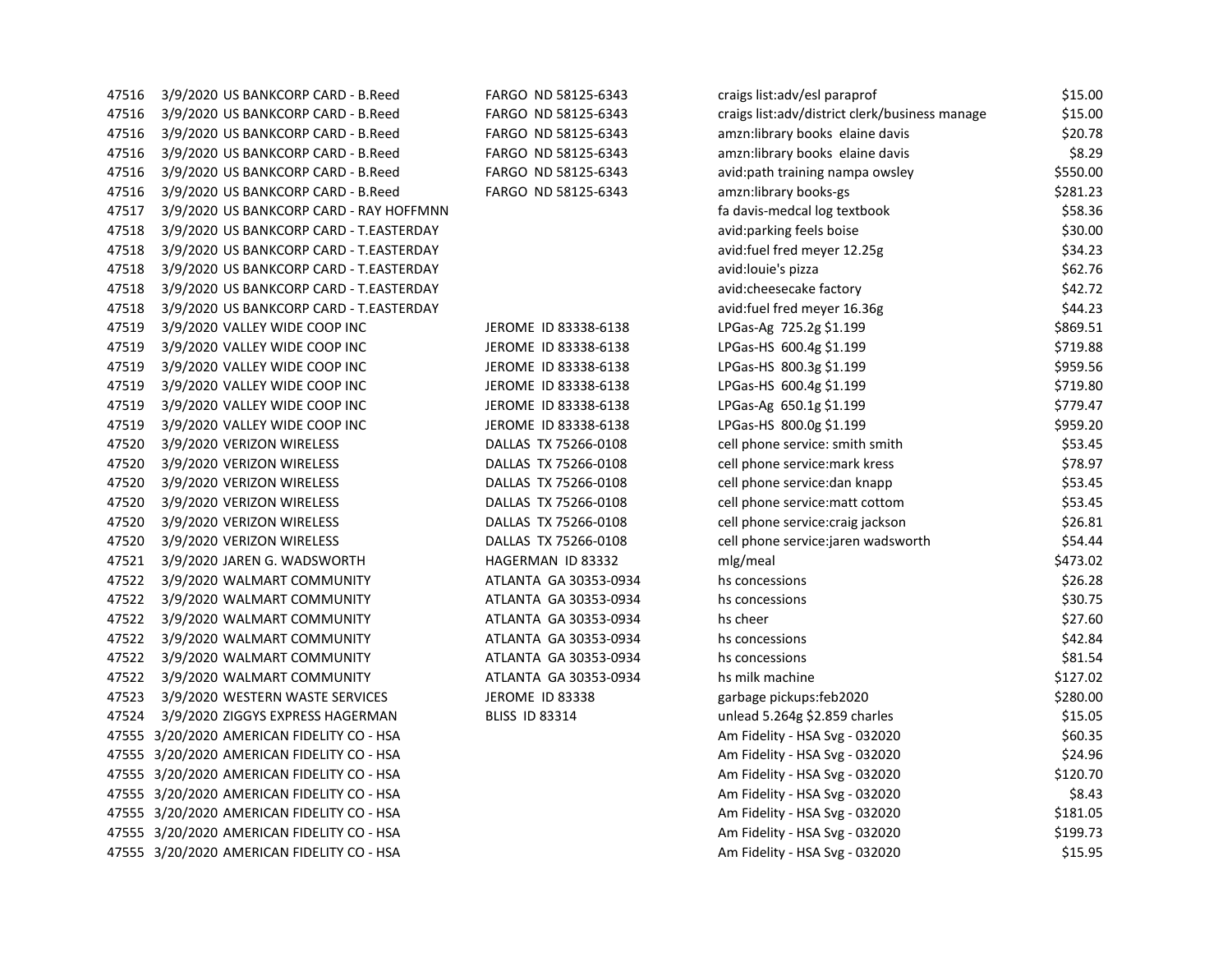| 47555 3/20/2020 AMERICAN FIDELITY CO - HSA |                     | Am Fidelity - HSA Svg - 032020 | \$233.73   |
|--------------------------------------------|---------------------|--------------------------------|------------|
| 47556 3/20/2020 BLUE CROSS OF IDAHO        | BOISE ID 83707-0948 | Blue Cross - HSA - 032020      | \$999.98   |
| 47556 3/20/2020 BLUE CROSS OF IDAHO        | BOISE ID 83707-0948 | Blue Cross - HSA - 032020      | \$2,934.48 |
| 47556 3/20/2020 BLUE CROSS OF IDAHO        | BOISE ID 83707-0948 | Blue Cross - HSA - 032020      | \$68.24    |
| 47556 3/20/2020 BLUE CROSS OF IDAHO        | BOISE ID 83707-0948 | Blue Cross - HSA - 032020      | \$516.40   |
| 47556 3/20/2020 BLUE CROSS OF IDAHO        | BOISE ID 83707-0948 | Blue Cross - HSA - 032020      | \$854.52   |
| 47556 3/20/2020 BLUE CROSS OF IDAHO        | BOISE ID 83707-0948 | Blue Cross - HSA - 032020      | \$106.80   |
| 47556 3/20/2020 BLUE CROSS OF IDAHO        | BOISE ID 83707-0948 | Blue Cross - HSA - 032020      | \$245.58   |
| 47556 3/20/2020 BLUE CROSS OF IDAHO        | BOISE ID 83707-0948 | Blue Cross - HSA - 032020      | \$36.06    |
| 47557 3/20/2020 HJSD - IRS                 |                     | IRS-Fica - 032020              | \$38.39    |
| 47557 3/20/2020 HJSD - IRS                 |                     | IRS-Fica - 032020              | \$1.55     |
| 47557 3/20/2020 HJSD - IRS                 |                     | IRS-Fica - 032020              | \$17.82    |
| 47557 3/20/2020 HJSD - IRS                 |                     | IRS-Fica - 032020              | \$273.71   |
| 47557 3/20/2020 HJSD - IRS                 |                     | IRS-Fica - 032020              | \$111.05   |
| 47557 3/20/2020 HJSD - IRS                 |                     | IRS-Fica - 032020              | \$276.12   |
| 47557 3/20/2020 HJSD - IRS                 |                     | IRS-Fica - 032020              | \$14.32    |
| 47557 3/20/2020 HJSD - IRS                 |                     | IRS-Fica - 032020              | \$18.08    |
| 47557 3/20/2020 HJSD - IRS                 |                     | IRS-Fica - 032020              | \$102.36   |
| 47557 3/20/2020 HJSD - IRS                 |                     | FICA - 032020                  | \$15.52    |
| 47557 3/20/2020 HJSD - IRS                 |                     | IRS-Fica - 032020              | \$260.92   |
| 47557 3/20/2020 HJSD - IRS                 |                     | IRS-Fica - 032020              | \$122.38   |
| 47557 3/20/2020 HJSD - IRS                 |                     | IRS-Fica - 032020              | \$7.44     |
| 47557 3/20/2020 HJSD - IRS                 |                     | IRS-Fica - 032020              | \$495.94   |
| 47557 3/20/2020 HJSD - IRS                 |                     | IRS-Medicare - 032020          | \$42.70    |
| 47557 3/20/2020 HJSD - IRS                 |                     | IRS-Medicare - 032020          | \$436.89   |
| 47557 3/20/2020 HJSD - IRS                 |                     | IRS-Fica - 032020              | \$2,360.42 |
| 47557 3/20/2020 HJSD - IRS                 |                     | IRS-Fica - 032020              | \$3,579.36 |
| 47557 3/20/2020 HJSD - IRS                 |                     | IRS-Fica - 032020              | \$539.81   |
| 47557 3/20/2020 HJSD - IRS                 |                     | IRS-Fica - 032020              | \$327.87   |
| 47557 3/20/2020 HJSD - IRS                 |                     | IRS - Medicare - 032020        | \$31.88    |
| 47557 3/20/2020 HJSD - IRS                 |                     | IRS-Fica - 032020              | \$243.45   |
| 47557 3/20/2020 HJSD - IRS                 |                     | IRS-Fica - 032020              | \$96.77    |
| 47557 3/20/2020 HJSD - IRS                 |                     | IRS-Fica - 032020              | \$128.81   |
| 47557 3/20/2020 HJSD - IRS                 |                     | IRS-Fica - 032020              | \$256.20   |
| 47557 3/20/2020 HJSD - IRS                 |                     | IRS-Fica - 032020              | \$78.83    |
| 47557 3/20/2020 HJSD - IRS                 |                     | IRS-Fica - 032020              | \$65.41    |
| 47557 3/20/2020 HJSD - IRS                 |                     | IRS-Fica - 032020              | \$485.19   |
| 47557 3/20/2020 HJSD - IRS                 |                     | IRS-Fica - 032020              | \$789.13   |
| 47557 3/20/2020 HJSD - IRS                 |                     | IRS-Fica - 032020              | \$22.67    |
| 47558 3/20/2020 HJSD - PERSI               |                     | PERSI-Retirement - 032020      | \$49.75    |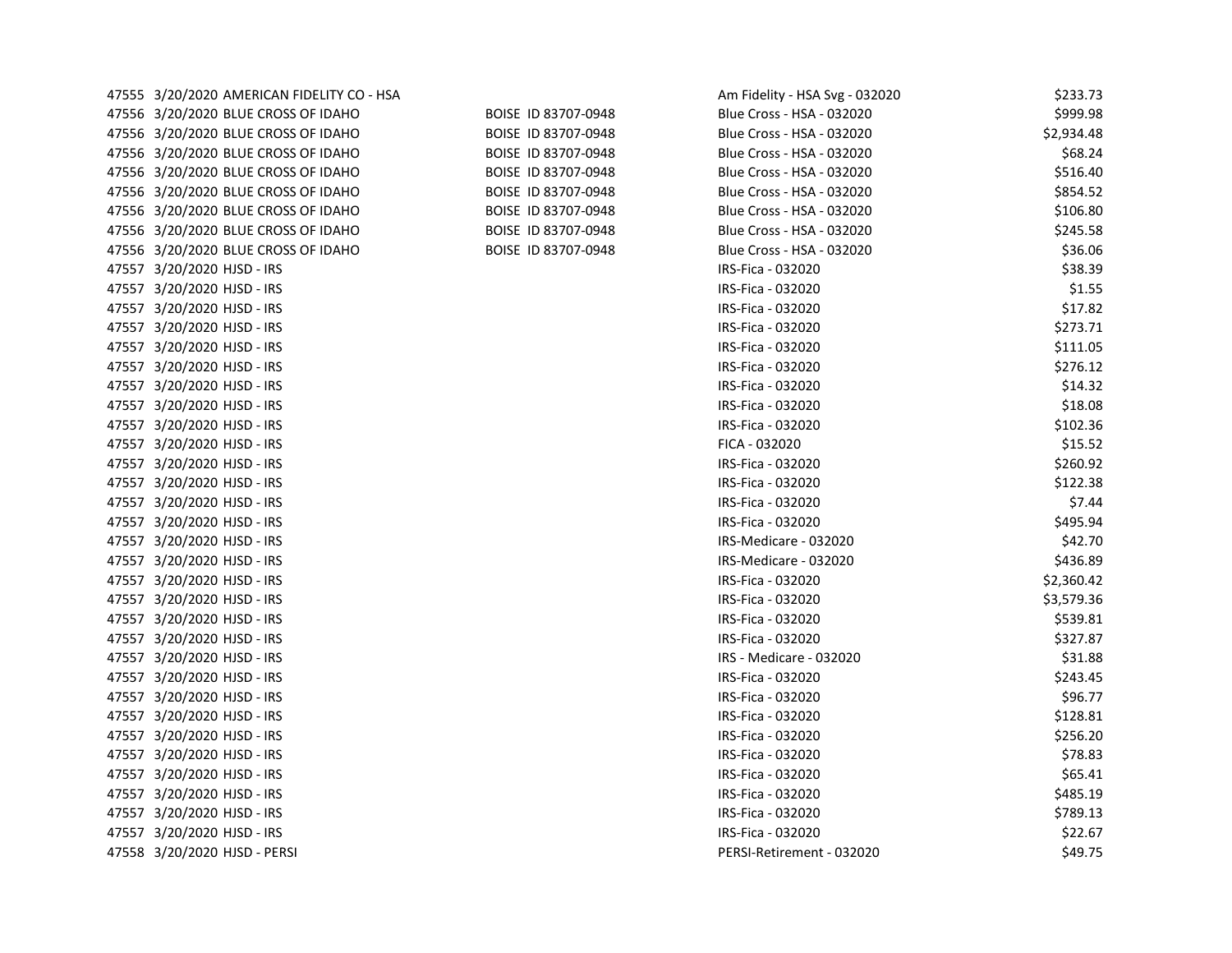| 47558 3/20/2020 HJSD - PERSI           |                        | PERSI-Retirement - 032020   | \$3,752.71 |
|----------------------------------------|------------------------|-----------------------------|------------|
| 47558 3/20/2020 HJSD - PERSI           |                        | PERSI-Retirement - 032020   | \$5,764.23 |
| 47558 3/20/2020 HJSD - PERSI           |                        | PERSI-Retirement - 032020   | \$916.14   |
| 47558 3/20/2020 HJSD - PERSI           |                        | PERSI-Retirement - 032020   | \$525.32   |
| 47558 3/20/2020 HJSD - PERSI           |                        | PERSI-Retirement - 032020   | \$114.30   |
| 47558 3/20/2020 HJSD - PERSI           |                        | PERSI-Retirement - 032020   | \$130.95   |
| 47558 3/20/2020 HJSD - PERSI           |                        | PERSI-Retirement - 032020   | \$104.90   |
| 47558 3/20/2020 HJSD - PERSI           |                        | PERSI-Retirement - 032020   | \$880.22   |
| 47558 3/20/2020 HJSD - PERSI           |                        | PERSI-Retirement - 032020   | \$1,332.10 |
| 47558 3/20/2020 HJSD - PERSI           |                        | PERSI-Retirement - 032020   | \$411.10   |
| 47558 3/20/2020 HJSD - PERSI           |                        | PERSI-Retirement - 032020   | \$174.13   |
| 47558 3/20/2020 HJSD - PERSI           |                        | PERSI-Retirement - 032020   | \$144.69   |
| 47558 3/20/2020 HJSD - PERSI           |                        | PERSI-Retirement - 032020   | \$368.98   |
| 47558 3/20/2020 HJSD - PERSI           |                        | PERSI-Retirement - 032020   | \$35.73    |
| 47558 3/20/2020 HJSD - PERSI           |                        | PERSI-Retirement - 032020   | \$60.97    |
| 47558 3/20/2020 HJSD - PERSI           |                        | PERSI-Retirement - 032020   | \$420.48   |
| 47558 3/20/2020 HJSD - PERSI           |                        | PERSI-Retirement - 032020   | \$28.50    |
| 47558 3/20/2020 HJSD - PERSI           |                        | Persi - Retirement - 032020 | \$430.96   |
| 47558 3/20/2020 HJSD - PERSI           |                        | PERSI-Retirement - 032020   | \$70.40    |
| 47558 3/20/2020 HJSD - PERSI           |                        | PERSI-Retirement - 032020   | \$29.82    |
| 47558 3/20/2020 HJSD - PERSI           |                        | PERSI-Retirement - 032020   | \$28.98    |
| 47558 3/20/2020 HJSD - PERSI           |                        | PERSI-Retirement - 032020   | \$164.18   |
| 47558 3/20/2020 HJSD - PERSI           |                        | Persi - Retirement - 032020 | \$24.87    |
| 47558 3/20/2020 HJSD - PERSI           |                        | PERSI-Retirement - 032020   | \$488.99   |
| 47558 3/20/2020 HJSD - PERSI           |                        | PERSI-Retirement - 032020   | \$685.61   |
| 47558 3/20/2020 HJSD - PERSI           |                        | PERSI-Retirement - 032020   | \$196.44   |
| 47558 3/20/2020 HJSD - PERSI           |                        | PERSI-Retirement - 032020   | \$13.47    |
| 47558 3/20/2020 HJSD - PERSI           |                        | PERSI-Retirement - 032020   | \$296.82   |
| 47559 3/20/2020 STANDARD INSURANCE CO. | PORTLAND OR 97228-6367 | Standard-Life - 032020      | \$0.40     |
| 47559 3/20/2020 STANDARD INSURANCE CO. | PORTLAND OR 97228-6367 | Standard-Life - 032020      | \$31.64    |
| 47559 3/20/2020 STANDARD INSURANCE CO. | PORTLAND OR 97228-6367 | Standard-Life - 032020      | \$41.06    |
| 47559 3/20/2020 STANDARD INSURANCE CO. | PORTLAND OR 97228-6367 | Standard-Life - 032020      | \$7.69     |
| 47559 3/20/2020 STANDARD INSURANCE CO. | PORTLAND OR 97228-6367 | Standard-Life - 032020      | \$3.55     |
| 47559 3/20/2020 STANDARD INSURANCE CO. | PORTLAND OR 97228-6367 | Standard-Life - 032020      | \$2.00     |
| 47559 3/20/2020 STANDARD INSURANCE CO. | PORTLAND OR 97228-6367 | Standard-Life - 032020      | \$1.62     |
| 47559 3/20/2020 STANDARD INSURANCE CO. | PORTLAND OR 97228-6367 | Standard-Life - 032020      | \$0.53     |
| 47559 3/20/2020 STANDARD INSURANCE CO. | PORTLAND OR 97228-6367 | Standard-Life - 032020      | \$3.58     |
| 47559 3/20/2020 STANDARD INSURANCE CO. | PORTLAND OR 97228-6367 | Standard-Life - 032020      | \$14.35    |
| 47559 3/20/2020 STANDARD INSURANCE CO. | PORTLAND OR 97228-6367 | Standard-Life - 032020      | \$2.65     |
| 47559 3/20/2020 STANDARD INSURANCE CO. | PORTLAND OR 97228-6367 | Standard-Life - 032020      | \$1.12     |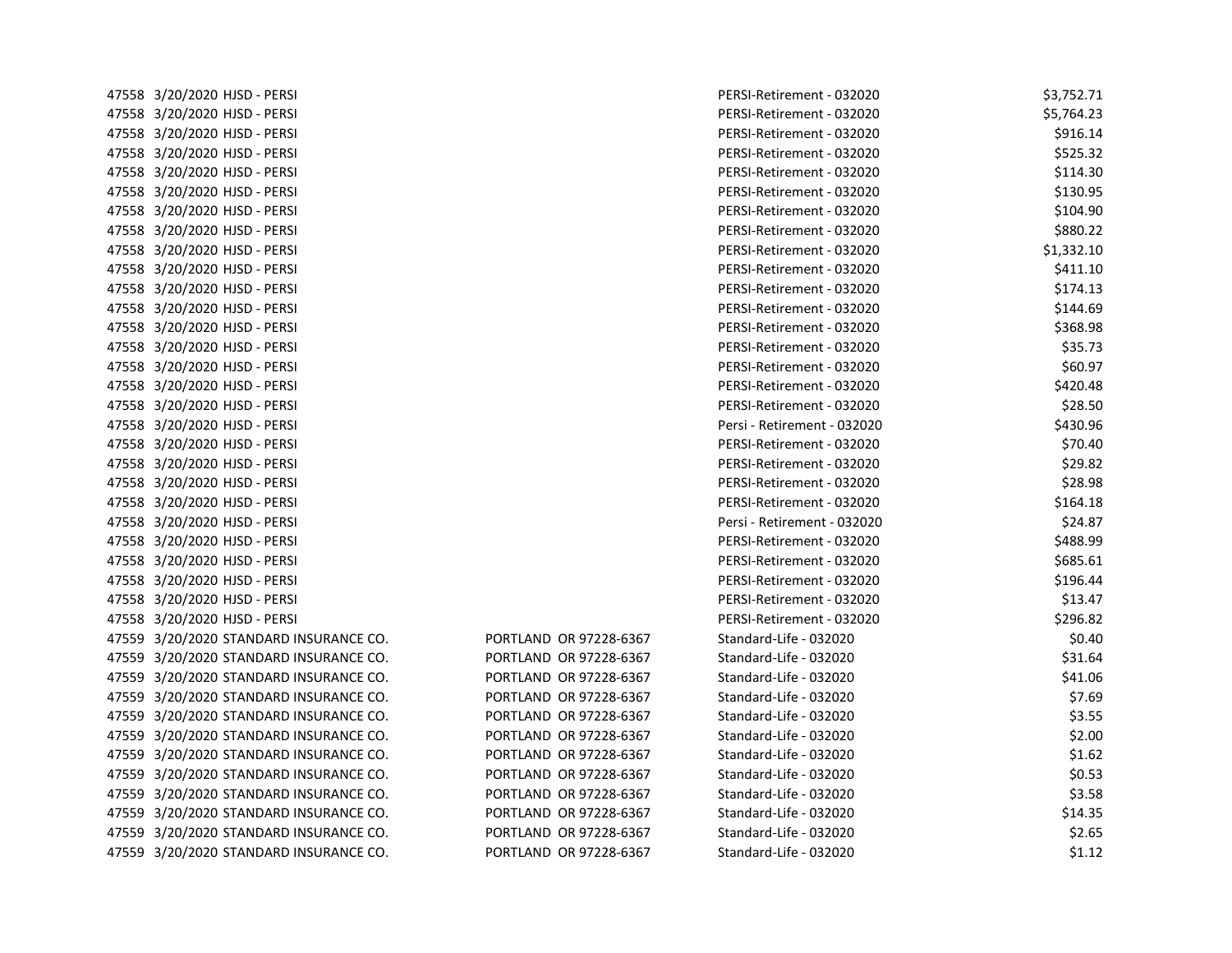| 47559 3/20/2020 STANDARD INSURANCE CO.   | PORTLAND OR 97228-6367 | Standard-Life - 032020            | \$2.21     |
|------------------------------------------|------------------------|-----------------------------------|------------|
| 47559 3/20/2020 STANDARD INSURANCE CO.   | PORTLAND OR 97228-6367 | Standard-Life - 032020            | \$4.60     |
| 47559 3/20/2020 STANDARD INSURANCE CO.   | PORTLAND OR 97228-6367 | Standard-Life - 032020            | \$0.80     |
| 47559 3/20/2020 STANDARD INSURANCE CO.   | PORTLAND OR 97228-6367 | Standard-Life - 032020            | \$8.06     |
| 47559 3/20/2020 STANDARD INSURANCE CO.   | PORTLAND OR 97228-6367 | Standard-Life - 032020            | \$0.40     |
| 47559 3/20/2020 STANDARD INSURANCE CO.   | PORTLAND OR 97228-6367 | Standard Life - 032020            | \$4.00     |
| 47559 3/20/2020 STANDARD INSURANCE CO.   | PORTLAND OR 97228-6367 | Standard-Life - 032020            | \$0.83     |
| 47559 3/20/2020 STANDARD INSURANCE CO.   | PORTLAND OR 97228-6367 | Standard Life - 032020            | \$0.17     |
| 47559 3/20/2020 STANDARD INSURANCE CO.   | PORTLAND OR 97228-6367 | Standard-Life - 032020            | \$6.98     |
| 47559 3/20/2020 STANDARD INSURANCE CO.   | PORTLAND OR 97228-6367 | Standard Life - 032020            | \$0.31     |
| 47559 3/20/2020 STANDARD INSURANCE CO.   | PORTLAND OR 97228-6367 | Standard-Life - 032020            | \$4.14     |
| 47559 3/20/2020 STANDARD INSURANCE CO.   | PORTLAND OR 97228-6367 | Standard-Life - 032020            | \$0.06     |
| 47559 3/20/2020 STANDARD INSURANCE CO.   | PORTLAND OR 97228-6367 | Standard-Life - 032020            | \$1.25     |
| 47560 3/17/2020 BLUE CROSS OF IDAHO      | BOISE ID 83707-0948    | Health Insurance                  | \$732.33   |
| 47560 3/17/2020 BLUE CROSS OF IDAHO      | BOISE ID 83707-0948    | Health Insurance                  | \$352.31   |
| 47560 3/17/2020 BLUE CROSS OF IDAHO      | BOISE ID 83707-0948    | Health Insurance                  | \$732.67   |
| 47560 3/17/2020 BLUE CROSS OF IDAHO      | BOISE ID 83707-0948    | Health Insurance                  | \$63.71    |
| 47560 3/17/2020 BLUE CROSS OF IDAHO      | BOISE ID 83707-0948    | Health Insurance                  | \$127.41   |
| 47560 3/17/2020 BLUE CROSS OF IDAHO      | BOISE ID 83707-0948    | Health Insurance                  | \$635.20   |
| 47560 3/17/2020 BLUE CROSS OF IDAHO      | BOISE ID 83707-0948    | Health Insurance                  | \$63.69    |
| 47560 3/17/2020 BLUE CROSS OF IDAHO      | BOISE ID 83707-0948    | Health Insurance                  | \$4,858.47 |
| 47560 3/17/2020 BLUE CROSS OF IDAHO      | BOISE ID 83707-0948    | Health Insurance                  | \$26.80    |
| 47560 3/17/2020 BLUE CROSS OF IDAHO      | BOISE ID 83707-0948    | Health Insurance                  | \$1,094.36 |
| 47560 3/17/2020 BLUE CROSS OF IDAHO      | BOISE ID 83707-0948    | Health Insurance                  | \$49.47    |
| 47560 3/17/2020 BLUE CROSS OF IDAHO      | BOISE ID 83707-0948    | Health Insurance                  | \$335.54   |
| 47560 3/17/2020 BLUE CROSS OF IDAHO      | BOISE ID 83707-0948    | Health Insurance                  | \$6.86     |
| 47560 3/17/2020 BLUE CROSS OF IDAHO      | BOISE ID 83707-0948    | Health Insurance                  | \$145.83   |
| 47560 3/17/2020 BLUE CROSS OF IDAHO      | BOISE ID 83707-0948    | Health Insurance                  | \$570.16   |
| 47560 3/17/2020 BLUE CROSS OF IDAHO      | BOISE ID 83707-0948    | Health Insurance                  | \$258.17   |
| 47560 3/17/2020 BLUE CROSS OF IDAHO      | BOISE ID 83707-0948    | Health Insurance                  | \$565.92   |
| 47560 3/17/2020 BLUE CROSS OF IDAHO      | BOISE ID 83707-0948    | Health Insurance                  | \$1,224.79 |
| 47568 3/19/2020 DREAMS CARPORTS I INC.   | POCATELLO ID 83204     | Building Shed (City)-10% down     | \$903.15   |
| 47569 3/23/2020 SWIFT-REACH NETWORKS LLC | WOBURN MA 01813-3463   | <b>PwrSch Unlimited Messaging</b> | \$250.00   |
| 47581 3/17/2020 HAGERMAN HIGH SCHOOL     | HAGERMAN ID 83332      | Chromebk Insurance-wa             | \$30.00    |
| 200301 3/30/2020 SALES TAX COMMISSION    | BOISE ID 83707-0076    | HS Sales Tax-Feb20                | \$141.30   |
| 200301 3/30/2020 SALES TAX COMMISSION    | BOISE ID 83707-0076    | HL Sales Tax-Feb20                | \$57.82    |
| 200302 3/30/2020 SALES TAX COMMISSION    | BOISE ID 83707-0076    | Interest-Sales Tax-Jan20          | \$0.25     |
| 200302 3/30/2020 SALES TAX COMMISSION    | BOISE ID 83707-0076    | HS Sales Tax-Jan20                | \$297.68   |
| 200302 3/30/2020 SALES TAX COMMISSION    | BOISE ID 83707-0076    | HL Sales Tax-Jan20                | \$37.76    |
| 200303 3/16/2020 HJSD - IRS              |                        | IRS-Bal due on retn               | \$52.47    |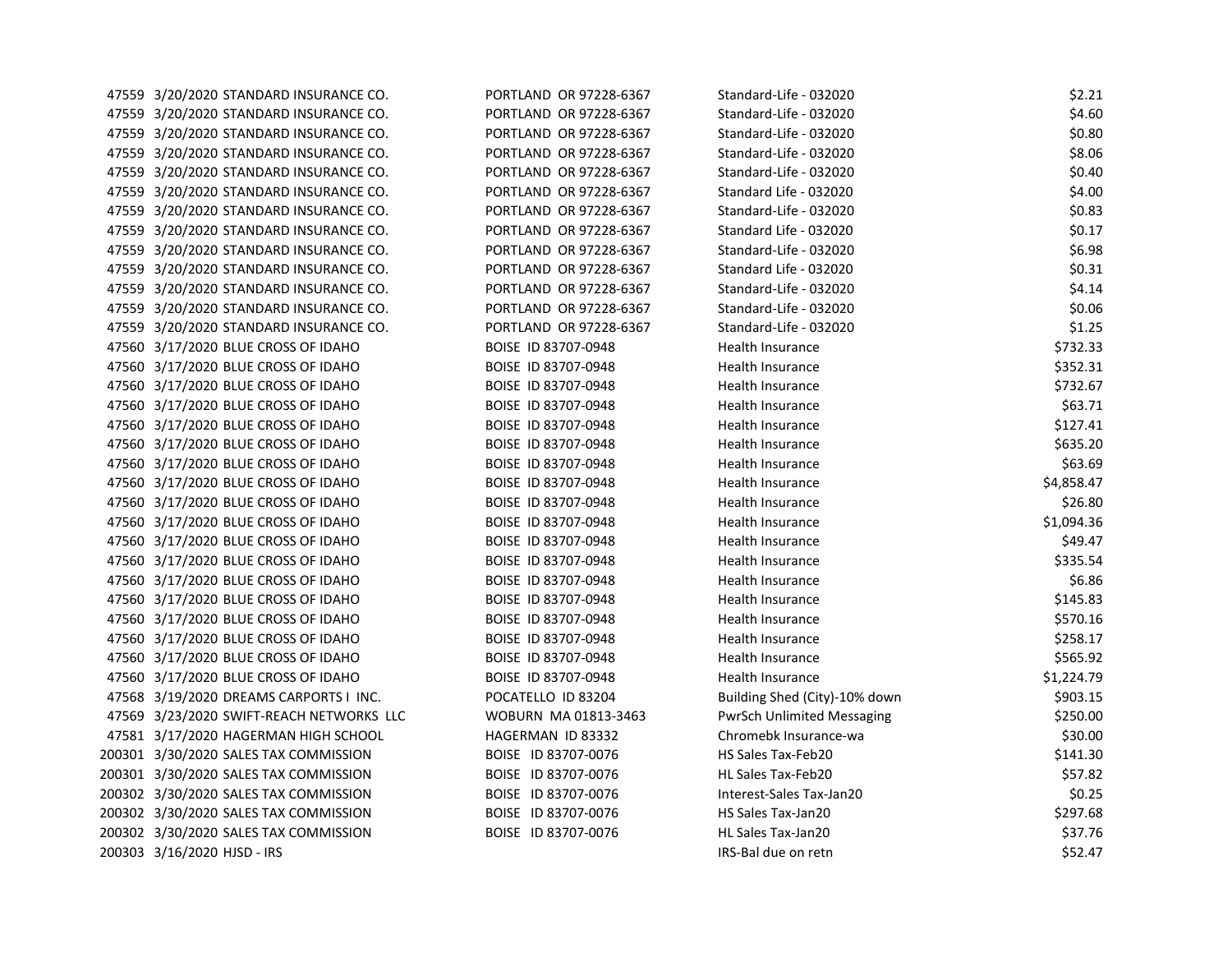| Check#    | Date | Name                           | GrossPay   | City              | State | Zip   |
|-----------|------|--------------------------------|------------|-------------------|-------|-------|
| drct-dpst |      | 3/20/2020 ADAMS LYNDI K        | \$195.70   | <b>JEROME</b>     | ID    | 83338 |
| drct-dpst |      | 3/20/2020 ARRIAGA LYNN I       | \$4,297.90 | HAGERMAN          | ID    | 83332 |
| drct-dpst |      | 3/20/2020 BROCK LINDA D        | \$292.50   | HAGERMAN          | ID    | 83332 |
| drct-dpst |      | 3/20/2020 BROOKS SAMANTHA J    | \$3,697.91 | HAGERMAN          | ID    | 83332 |
| drct-dpst |      | 3/20/2020 CHAPMAN TERESA L     | \$3,708.33 | <b>KAMIAH</b>     | ID    | 83536 |
| drct-dpst |      | 3/20/2020 CHRISTIAN MARIANNE G | \$4,502.75 | Missoula          | MT    | 59803 |
| drct-dpst |      | 3/20/2020 COATES LUANNE        | \$1,646.87 | HAGERMAN          | ID    | 83332 |
| drct-dpst |      | 3/20/2020 CORBRIDGE ARLYNDA R  | \$881.75   | HAGERMAN          | ID    | 83332 |
| drct-dpst |      | 3/20/2020 CORNETT ERIKA M      | \$715.00   | HAGERMAN          | ID    | 83332 |
| drct-dpst |      | 3/20/2020 COTTAM MATTHEW S     | \$6,648.57 | HAGERMAN          | ID    | 83332 |
| drct-dpst |      | 3/20/2020 DAARUD SHERMA K      | \$5,169.01 | <b>TWIN FALLS</b> | ID    | 83301 |
| drct-dpst |      | 3/20/2020 DAVIS ELAINE         | \$1,914.62 | HAGERMAN          | ID    | 83332 |
| drct-dpst |      | 3/20/2020 EASTERDAY TROY W     | \$4,636.08 | <b>JEROME</b>     | ID    | 83338 |
| drct-dpst |      | 3/20/2020 FREEMAN MELISSA A    | \$933.43   | <b>BLISS</b>      | ID    | 83314 |
| drct-dpst |      | 3/20/2020 GOODRO LANECE        | \$1,913.97 | <b>BLISS</b>      | ID    | 83314 |
| drct-dpst |      | 3/20/2020 GOSSI AMY D          | \$1,470.00 | HAGERMAN          | ID    | 83332 |
| drct-dpst |      | 3/20/2020 HOFFMANN KAREN B     | \$1,386.94 | HAGERMAN          | ID    | 83332 |
| drct-dpst |      | 3/20/2020 HOFFMANN RAYMOND L   | \$4,953.07 | HAGERMAN          | ID    | 83332 |
| drct-dpst |      | 3/20/2020 HOOP JENNY M         | \$1,012.50 | WENDELL           | ID    | 83355 |
| drct-dpst |      | 3/20/2020 HOSKOVEC SHEENA L    | \$933.43   | HAGERMAN          | ID    | 83332 |
| drct-dpst |      | 3/20/2020 JACKSON CRAIG L      | \$2,114.10 | HAGERMAN          | ID    | 83332 |
| drct-dpst |      | 3/20/2020 JACKSON JENNIFER N   | \$835.00   | <b>BUHL</b>       | ID    | 83316 |
| drct-dpst |      | 3/20/2020 JAYO NICOLAS D       | \$3,450.00 | <b>FRUITLAND</b>  | ID    | 83619 |
| drct-dpst |      | 3/20/2020 JOHNSON CHELSEA R    | \$494.40   | HAGERMAN          | ID    | 83332 |
| drct-dpst |      | 3/20/2020 JOHNSON LEELAND F    | \$1,789.59 | HAGERMAN          | ID    | 83332 |
| drct-dpst |      | 3/20/2020 JONES TARISSA A      | \$918.47   | <b>BLISS</b>      | ID    | 83314 |
| drct-dpst |      | 3/20/2020 KAST MELISSA A       | \$3,864.58 | HAGERMAN          | ID    | 83332 |
| drct-dpst |      | 3/20/2020 KNAPP DANIEL L       | \$4,774.07 | HAGERMAN          | ID    | 83332 |
| drct-dpst |      | 3/20/2020 KRESS MARK S         | \$8,237.48 | <b>BLACKFOOT</b>  | ID    | 83221 |
| drct-dpst |      | 3/20/2020 LEE REBECCA L        | \$5,365.23 | <b>FAIRFIELD</b>  | ID    | 83327 |
| drct-dpst |      | 3/20/2020 LEIJA HERMELINDA     | \$5,014.85 | <b>BLISS</b>      | ID    | 83314 |
| drct-dpst |      | 3/20/2020 LEMMON MELISSA A     | \$1,740.52 | HAGERMAN          | ID    | 83332 |
| drct-dpst |      | 3/20/2020 LEWIS CRYSTAL R      | \$3,697.91 | HAGERMAN          | ID    | 83332 |
| drct-dpst |      | 3/20/2020 MARTIN KIRT L        | \$3,609.41 | HAGERMAN          | ID    | 83332 |
| drct-dpst |      | 3/20/2020 NELSON WILLIAM CODY  | \$3,550.00 | AMMON             | ID    | 83406 |
| drct-dpst |      | 3/20/2020 OWSLEY VICTORIA C    | \$4,531.91 | HAGERMAN          | ID    | 83332 |
| drct-dpst |      | 3/20/2020 PRIEBE LESLIE        | \$5,286.18 | WENDELL           | ID    | 83355 |